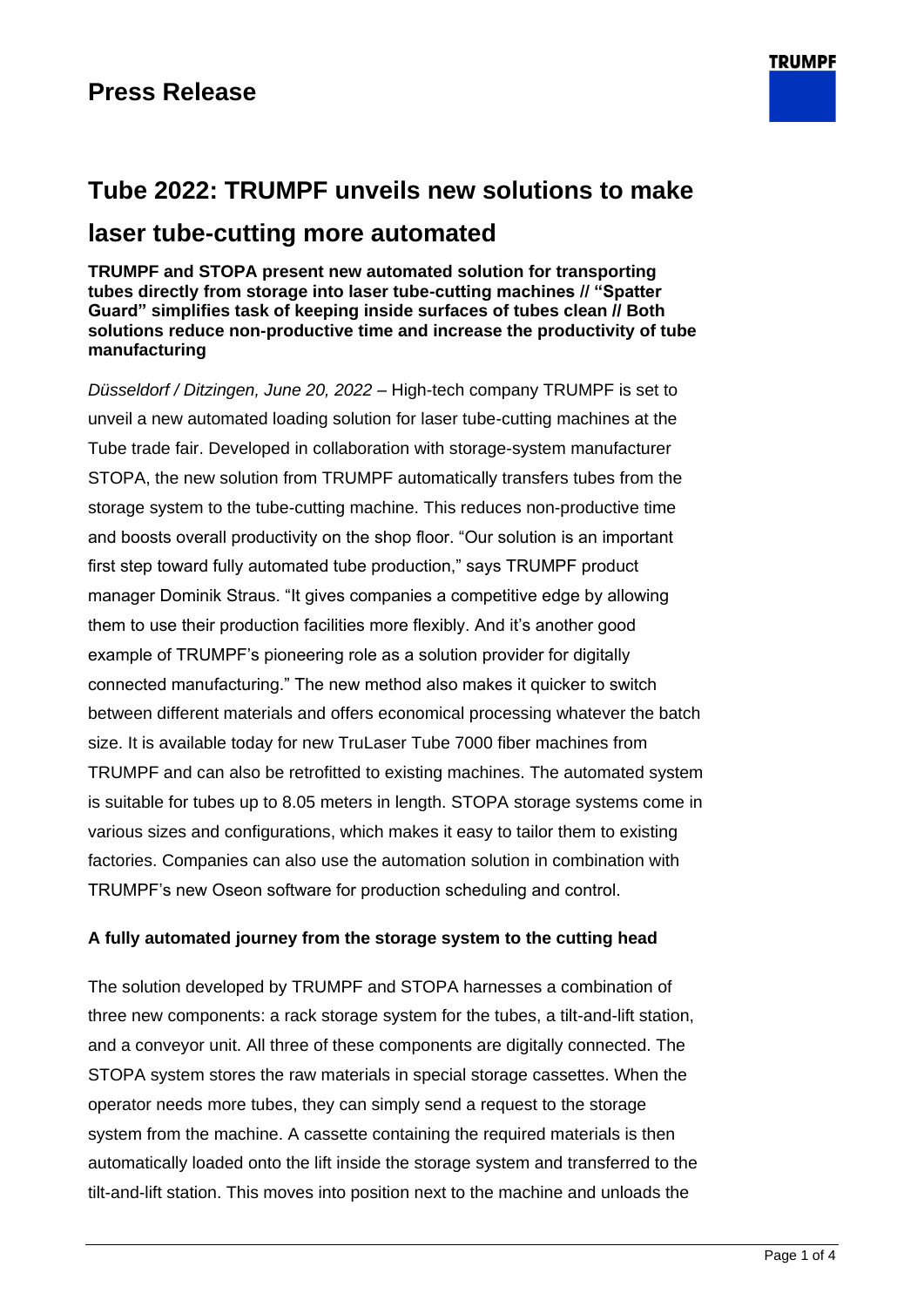### **Press Release**

storage cassette containing the tubes onto the conveyor unit. The conveyor then delivers the tubes to the TRUMPF LoadMaster Tube system as required, either individually or in layers. The clamps in the machine pick up tubes from the loading system one by one and automatically move them toward the cutting head, where they are processed. Any tubes that are not required for the job are automatically returned to the storage system.

#### **Easier to program, simplified intralogistics**

This is the perfect solution for any company looking to increase its production efficiency through automation. "The logistics and production teams no longer have to worry about getting the materials in the right place at the right time, and they spend less time going back and forth between the warehouse and the machine. What's more, this solution handles many of the machine settings automatically, so it's easier to program," says Straus.

### **"Spatter Guard" simplifies task of keeping inside surfaces of tubes spatterfree**

TRUMPF will also be taking advantage of the Tube trade fair to showcase its new Spatter Guard technology, which makes it easier to keep the inside of tubes clean during cutting. The laser tube-cutting process causes spatter to accumulate on the inside surfaces of tubes. For many applications, this spatter then has to be manually removed by workers, which is a laborious and time-consuming task. Spatter Guard from TRUMPF helps eliminate this problem by automatically spraying a spatter release agent onto the inside surface of the tube prior to cutting. Spatter Guard, which is mounted on the LoadMaster Tube, travels through the tube during the loading process and applies an even coating of the release agent to the inside of the tube. While the machine is cutting the first tube, Spatter Guard is busy preparing the next tube for cutting. This makes life easier for shop-floor workers, reduces the need for post-processing and improves the quality of the inside surfaces. Spatter Guard is available today for the TruLaser Tube 3000 fiber.

Digital photographs in print-ready resolution are available to illustrate this press release. They may only be used for editorial purposes. Use is free of charge when credit is given **TRUMPF**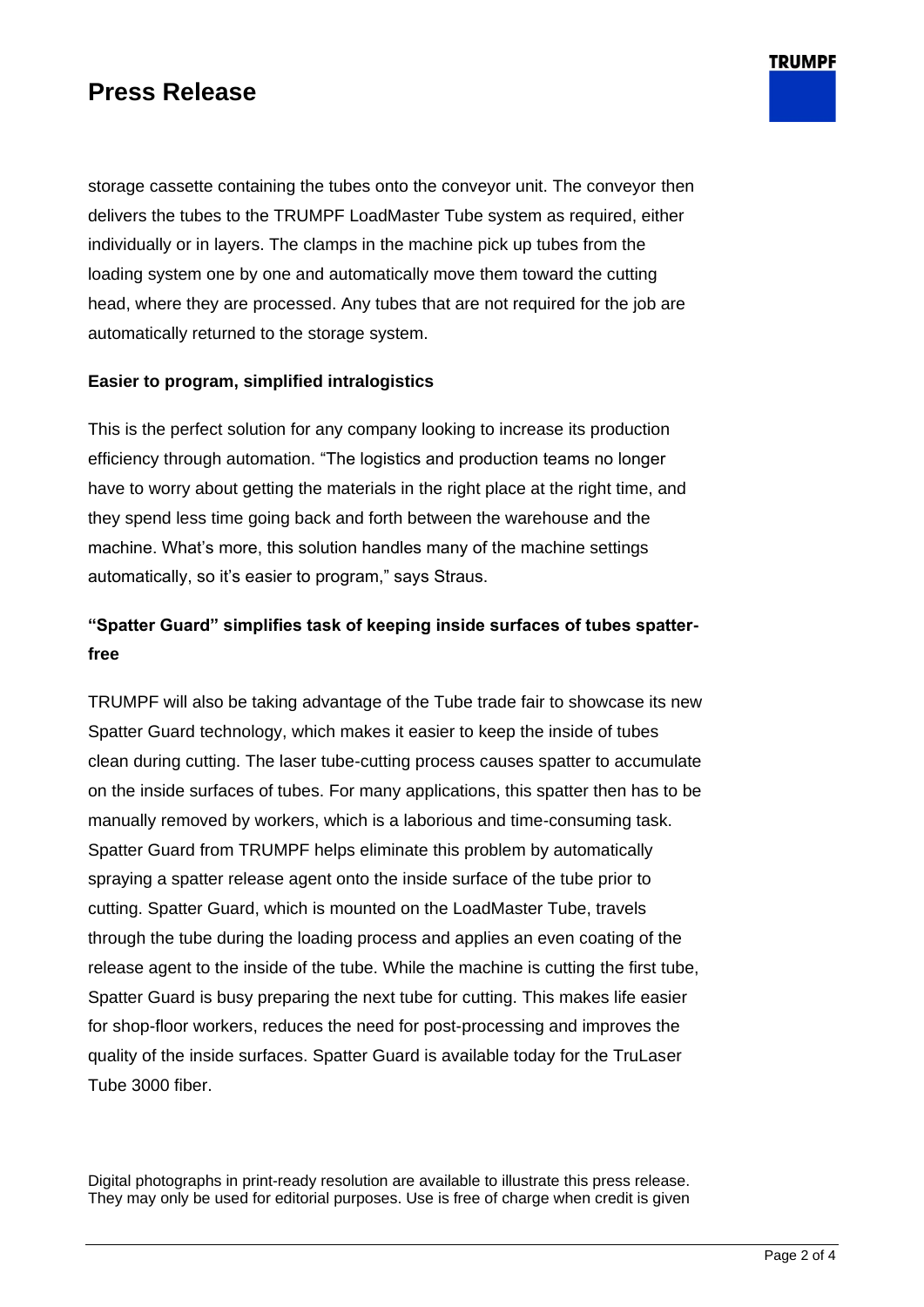### **Press Release**



as "Photo: TRUMPF". Graphic editing – except for cropping out the main motif – is prohibited. Additional photos can be accessed at the [TRUMPF Media Pool.](https://mediapool.trumpf.com/search/set/?resetsearch&field=metaproperty_Currentness&value=PressMaterial&multiple=false&filterType=add&filterkey=savedFilters&disableModal=false&_=1435333889014)



#### **TruLaser Tube 7000 fiber including connection to storage system (new image)**

The new system from TRUMPF and STOPA automatically transports parts from the storage system to the TruLaser Tube 7000 cutting head. (Source: TRUMPF)



#### **Connection to storage**

TRUMPF's new storage connection can be ordered today with its TruLaser Tube 7000 machine. It can also be retrofitted to existing machines. (Source: TRUMPF)

◼

#### **About TRUMPF**

TRUMPF is a high-tech company offering manufacturing solutions in the fields of machine tools and laser technology. The Company drives digital connectivity in the manufacturing through consulting, platform products and software. TRUMPF is a technology and market leader in highly versatile machine tools for sheet metal processing and in the field of industrial lasers.

In 2020/21, the company employed some 14,800 people and generated sales of about 3.5 billion euros. With over 80 subsidiaries, the TRUMPF Group is represented in nearly every European country as well as in North America, South America and Asia. The company has production facilities in Germany, France, the United Kingdom, Italy, Austria, Switzerland, Poland, the Czech Republic, the United States, Mexico and China.

Find out more about TRUMPF at [www.trumpf.com](http://www.trumpf.com/en.html)

#### **Press contact:**

Ramona Hönl Spokesperson Additive Manufacturing, Group Communications +49 7156 303-31251 [Ramona.Hoenl@trumpf.com](mailto:Ramona.Hoenl@trumpf.com)